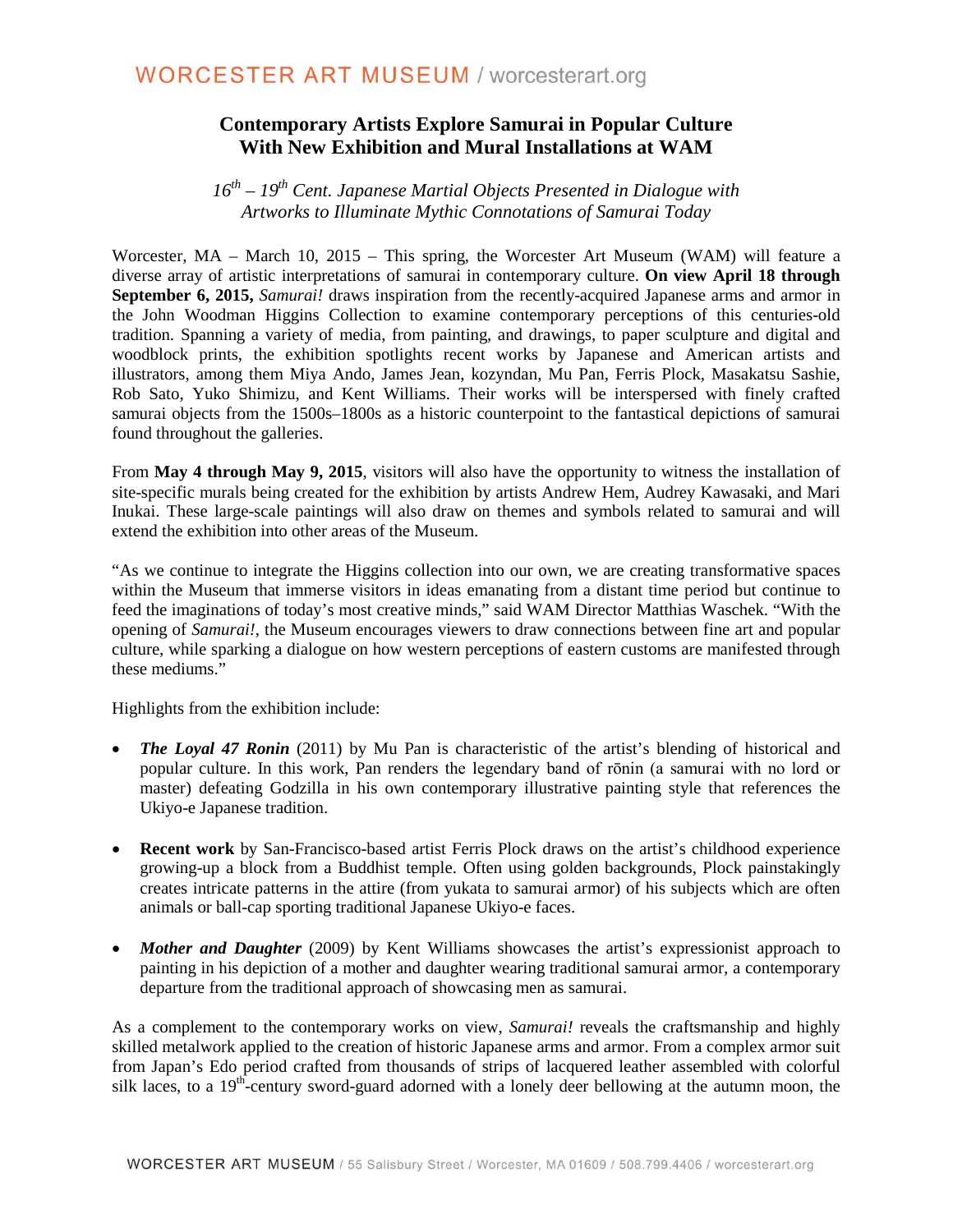objects on view are embedded with a rich variety of embellishments that express Japanese values and are representative of the owner's persona.

This historic material speaks to the evolution of samurai during the Tokugawa era from military warriors to bureaucrats, administrators, and other government officials. Lasting from 1603 to 1868, this period of peace in Japan diminished samurai's military function and transformed their swords into symbols of power rather than weapons intended to inflict harm. The Tokugawa era also brought about a shift from creating tools of warfare towards decorative objects for samurai. Examples of these works will be on view in the exhibition, including a fully-articulated lobster and dragon (1850–1900), which have been fully conserved by the Museum to reveal the objects' finely crafted metalwork.

"*Samurai!* has been a highly collaborative process with the Museum's curatorial, education, and conservation departments," said guest curator Eric Nakamura, founder of the Los Angeles-based Giant Robot Store and GR2 Gallery. "I am used to working with contemporary artists and illustrators, but looking at historical materials through a contemporary lens has produced truly unique work. A number of surprising parallels can be made—both time periods have flourishing art production, including work in traditional media but also unexpected places, from armor of the past to the streets of the present. As someone at the intersection of Asian and Asian American popular culture, it's rewarding to introduce visitors to Japanese customs and contemporary art simultaneously."

A special installation in Helmutt's House will invite family participation and introduce visitors to the world of *Usagi Yojimbo*, Stan Sakai's renowned comic book series featuring a rabbit rōnin. Taking place at the beginning of the Edo period, *Usagi Yojimbo* is largely influenced by Japanese history, folklore, and cinema, including the work of Akira Kurosawa, another figure greatly influenced by the samurai legacy.

Funding for *Samurai!* has been provided in part by a generous grant from the E. Rhodes and Leona B. Carpenter Foundation and with sponsorship support from United Bank Foundation Massachusetts.

#### *SAMURAI!* **PROGRAMMING**

In the lead-up to the opening of *Samurai!*, WAM will host a day-long celebration of Japanese culture on **Sunday, March 22 from 11 am – 5 pm**. WAM's Japanese Cherry Blossom Festival invites visitors to enjoy music, games, art making, and performances, and to explore the Museum's Japanese holdings and special exhibition *Uncanny Japan: The Art of Yoshitoshi*. The event is sponsored by Saint-Gobain, with additional sponsorship support from UniBank. Media Sponsor: Worcester Magazine

To launch *Samurai!*, the Museum will host an opening party on **Friday, April 17** (7–8 pm for Members; 8–11 pm for the public), with Japanese taiko drummers setting the tone for an evening packed with performances, theatrics, and more. Tickets are \$10 for Members, \$20 for nonmembers. Media sponsor for the event is [Giant Robot.](https://www.facebook.com/GiantRobotMagazine)

On **Sunday, May 17 from 11 am to 5 pm**, the Museum will host a S**tar Wars Community Day.** Star Wars fans of all ages are invited to dress as their favorite Star Wars character and join Jedi Knights and Imperial Stormtroopers at WAM for a day of "Force-full" fun! The event is free with Museum admission and sponsored by Harvard Pilgrim Health Care. Media sponsor is baystateparent.

Additionally, **Festival of Lanterns,** the Museum's Corporators Ball, will be held on **Saturday, June 13**, a new annual black-tie gala inspired by *Samurai,* featuring a Japanese-themed menu, silent and live auctions, and dancing. The event is sponsored by Bowditch & Dewey and Skinner. Tickets may be purchased by calling 508-793-4325.